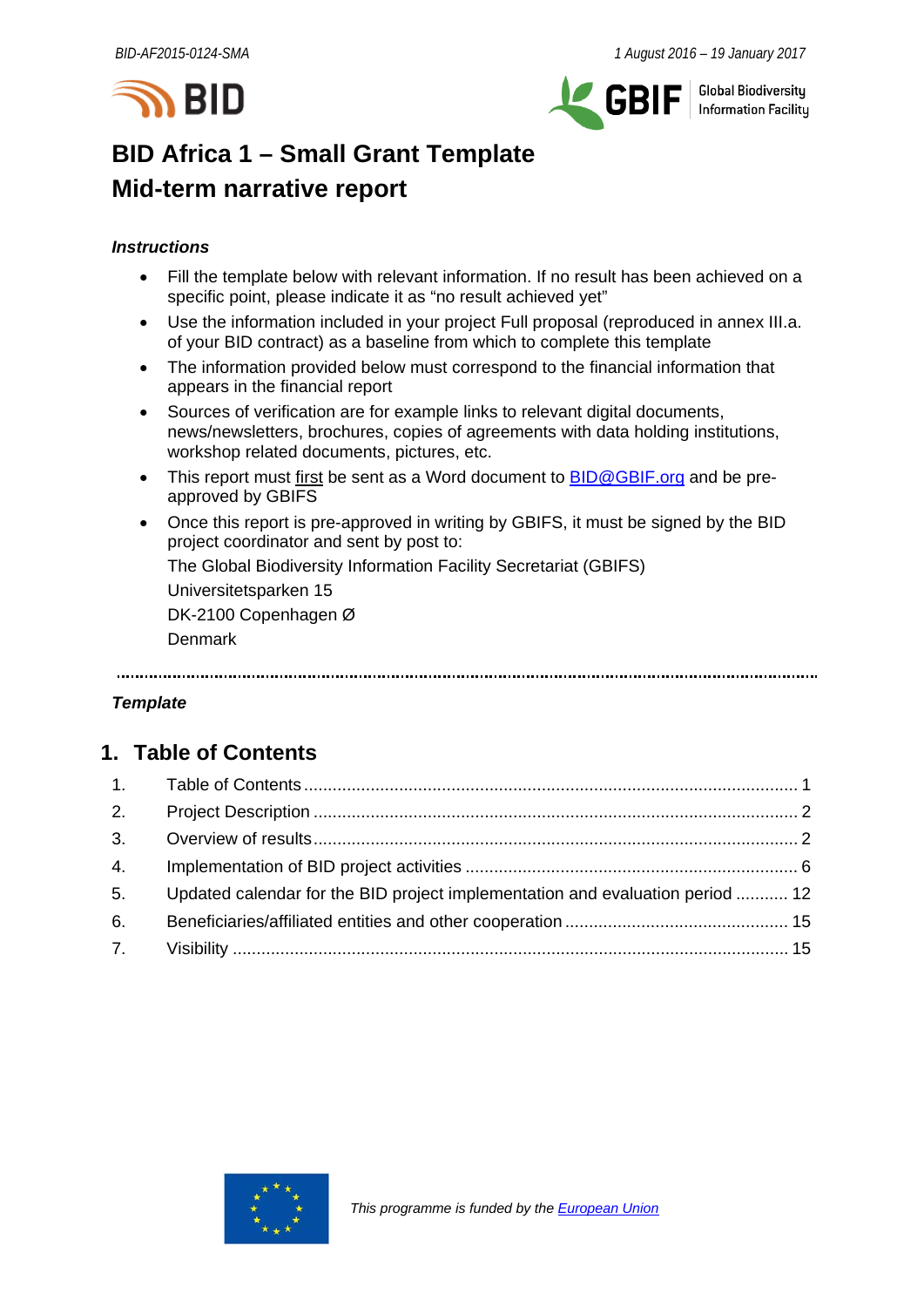



# **2. Project Description**

- **2.1.Principal investigator and grant coordinator: Institution/network/agency name:** Fulbright Scholar Program, Maasai Mara University
- **2.2.Principal investigator name and role:** Adam W. Ferguson, Postdoctoral Fellow
- **2.3.BID proposal identifier:** BID-AF2015-0124-SMA
- **2.4.Project title:**

Kenya's other carnivores: Harnessing biodiversity data for effective development of national conservation strategies

**2.5.Start date and end date of the reporting period:**

1 August 2016 – 19 January 2017

**2.6.Country(ies) in which the activities take place:** Kenya

# <span id="page-1-0"></span>**3. Overview of results**

# **3.1.Executive summary**

*Give a short summary of the activities implemented and the outcomes of the project for the reporting period (no more than ½ page).*

Despite getting off to a bit of a slow start, we have made substantial progress towards achieving our ultimate goal of using biodiversity data to develop Kenya's first, national conservation strategy for 31 species of small, mammalian carnivores. The first of two workshops, *Introduction to Biodiversity Informatics and Georeferencing*, was recently completed at Mpala Research Centre (MRC) with student participants from three Kenyan universities, the National Museums of Kenya, and MRC present. Students were introduced to the concept of the project, trained in digitization, mobilization, and georeferencing, and then assigned two species of small carnivores to make the focus of their post-workshop activities. Working in coordination with myself, these students will be completing weekly tasks involving digitization, georeferencing, and locating existing records for their respective species until the start of the second workshop. The students were eager to learn and seemed to grasp both the scope of and tools needed to complete this project. I am currently in discussions with the co-instructor for Workshop 2, *Application of Biodiversity Data for Conservation & Management*, which is scheduled to be held in late March 2017. A large number of records from NMK have already been digitized and I am meeting with the NMK students next week to digitally photograph all remaining specimen tags for the other students to begin digitizing. We are on track to have all data digitized and entered into the master database before the start of the second workshop in late March and thus will have data available for uploading into the GBIF portal by that time as well.

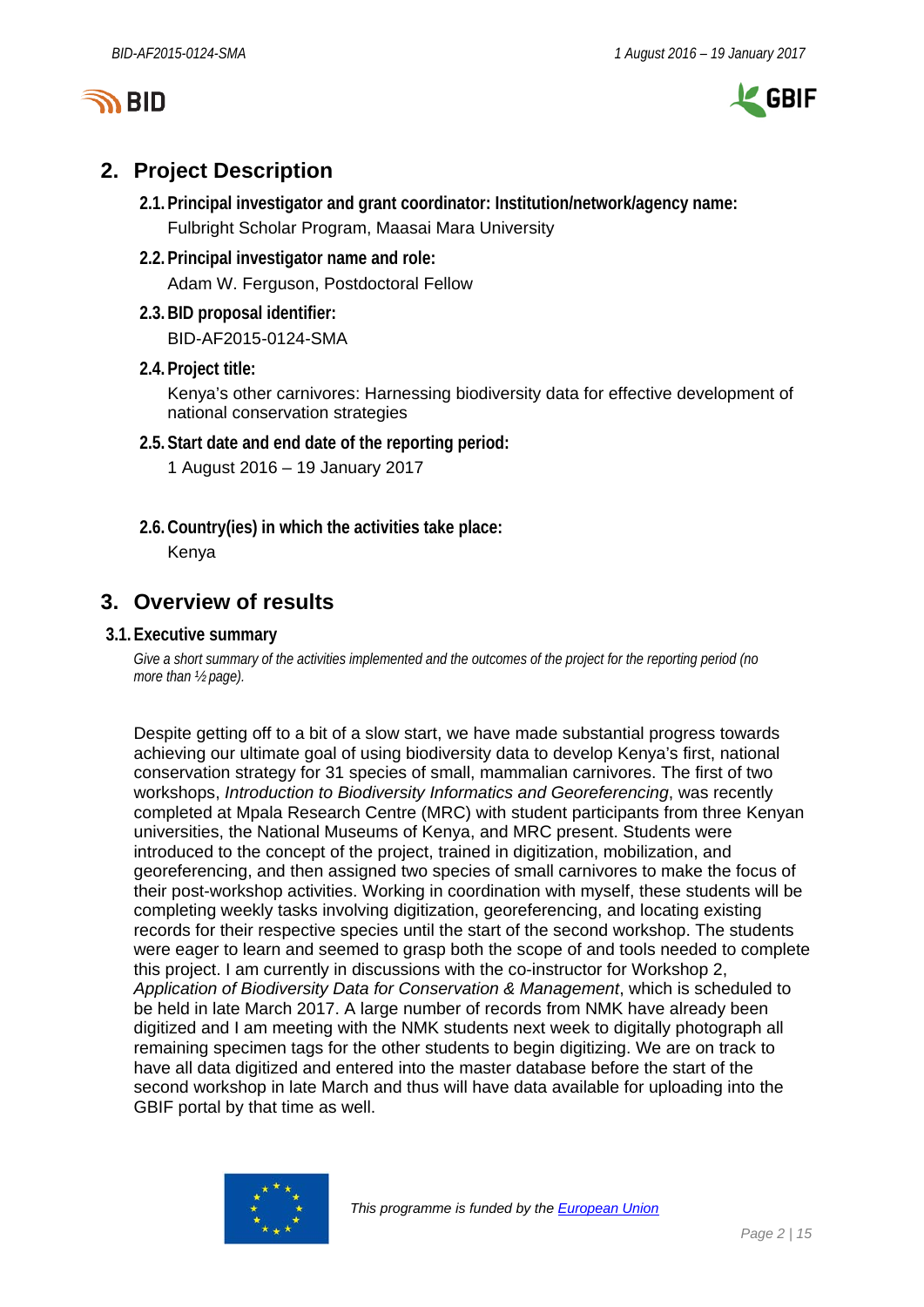



# **3.2.Progress against expected milestones:**

| Expected milestones/activities                                                                                                                           | Completed?<br>Yes/No | <b>Explanatory notes</b>     | Sources of<br>verification                                                    |  |  |  |  |  |
|----------------------------------------------------------------------------------------------------------------------------------------------------------|----------------------|------------------------------|-------------------------------------------------------------------------------|--|--|--|--|--|
| Completed capacity self-assessment<br>questionnaire for data holding institutions<br>(http://www.gbif.org/resource/82785)                                | Yes                  | NА                           | Email from<br>mraymond@gbif.org<br>On 22 Sep 2016                             |  |  |  |  |  |
| The instituton that will publish your data is<br>registered with GBIF.org<br>For registered data publishers see:<br>http://www.qbif.org/publisher/search | Yes                  | National Museums of<br>Kenya | GBIF.org                                                                      |  |  |  |  |  |
| The data users identified in the full<br>proposal have documented their intended<br>use of the mobilized data and provided<br>early feedback             | Yes                  | Kenya Wildlife Service       | Email exchanges and<br>meetings. Contact<br>mumbi@kws.gov for<br>confirmation |  |  |  |  |  |

# **3.3.Datasets published on GBIF.org**

*If the dataset is not yet published, please indicate the name of the institution that is expected to host the data when published in the column "DOI or URL/Planned hosting institution". Add as many rows as needed.*

| Dataset title          | Publishing<br>institution       | DOI or URL/Planned<br>hosting institution | Date/expected<br>date of<br>publication | Explanatory<br>notes                                                                                                                                                                                                                                                               |
|------------------------|---------------------------------|-------------------------------------------|-----------------------------------------|------------------------------------------------------------------------------------------------------------------------------------------------------------------------------------------------------------------------------------------------------------------------------------|
| No result achieved yet | National<br>Museums of<br>Kenya | National Museums of<br>Kenya              | June 2017                               | We are still<br>working with NMK<br>to get all<br>materials digitized<br>and<br>georeferenced<br>but have run into<br>a few political<br>issues that have<br>delayed this. I am<br>meeting with<br>officials there this<br>week to try and<br>smooth over the<br>political issues. |
| No result achieved yet | Kenya Wildlife<br>Service       | National Museums of<br>Kenya              | June 2017                               | Despite reaching<br>out to KWS<br>several times,<br>information<br>regarding their<br>records have not<br>been forthcoming<br>and according to<br>their GIS person                                                                                                                 |

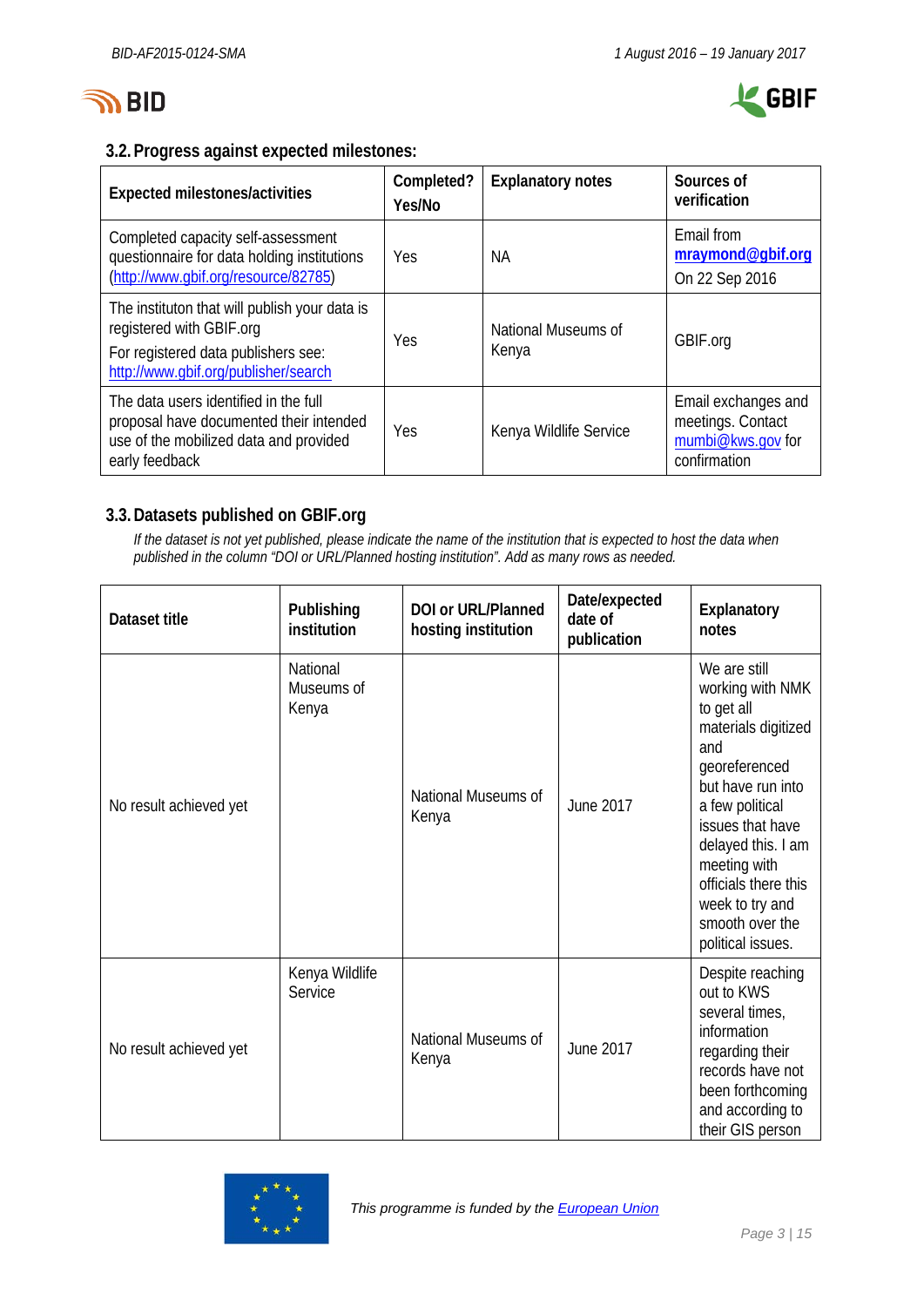



|                        |                          |                              |           | there might not<br>be a lot of records<br>of small<br>carnivores in their<br>database. We<br>have had difficulty<br>in getting KWS to<br>engage in this<br>project altogether,<br>i.e. not<br>responding to<br>emails, not<br>attending<br>workshops, not<br>providing records<br>or students to<br>attend<br>workshops, etc. |
|------------------------|--------------------------|------------------------------|-----------|-------------------------------------------------------------------------------------------------------------------------------------------------------------------------------------------------------------------------------------------------------------------------------------------------------------------------------|
| No result achieved yet | Mpala Research<br>Centre | National Museums of<br>Kenya | June 2017 | There are fewer<br>small carnivores<br>records than<br>originally<br>envisioned but we<br>are working to<br>sort those out and<br>digitize other<br>mammalian<br>specimens at<br>MRC and transfer<br>them to NMK for<br>accessioning.                                                                                         |

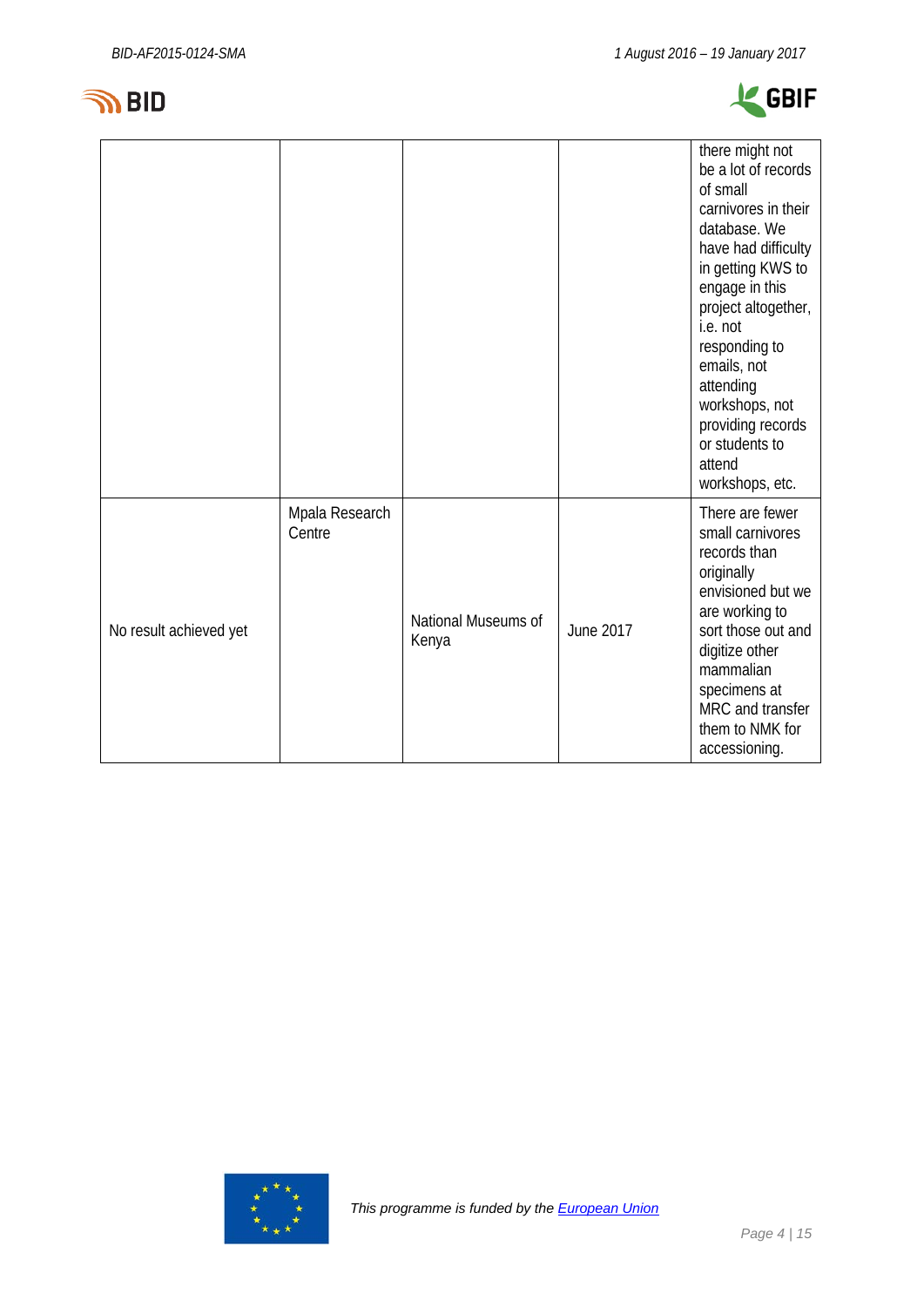



# **3.4.Examples of use of biodiversity data available through GBIF**

*Use the table to document use or planned use of data available through GBIF as part of your project. Please provide the DOI for datasets published on GBIF or data downloaded from GBIF in the "Dataset" column. Briefly describe how the data have been used or are planned to be used in the "Data use" column (ca. 50 words). Provide the date or approximate time frame in months for the use or planned use in the "Date/time frame" column. Please provide links to any documents or webpages documenting the use in the "Sources of verification" column. Add as many rows as needed.*

| <b>Dataset</b>                                                            | Data user                                            | Data use                                                                                                     | Date/time<br>frame | Sources of verification         | <b>Notes</b>                                                                                                                                                                                |
|---------------------------------------------------------------------------|------------------------------------------------------|--------------------------------------------------------------------------------------------------------------|--------------------|---------------------------------|---------------------------------------------------------------------------------------------------------------------------------------------------------------------------------------------|
| <b>African Small</b><br>Carnivores<br>$N = 31$ spp                        | Workshop<br>Participants                             | Practice<br>accessing data<br>from digital<br>repositories                                                   | Jan - Mar          | http://www.gbif.org/event/83139 | Data will<br>also be used<br>for mapping<br>distributions                                                                                                                                   |
| Kenya Small<br>Carnivores $n =$<br>31 spp                                 | Workshop<br>Participants<br><b>KWS</b><br><b>NMK</b> | Digital<br>collection of<br>records from<br>Kenya                                                            | Jan - Mar          | http://www.gbif.org/event/83139 | <b>These</b><br>records will<br>be used to<br>document<br>where<br>specimens<br>collected in<br>Kenya are<br>located                                                                        |
| Georeferenced<br>and Digitized<br>Records of<br>Kenya small<br>carnivores | <b>KWS</b>                                           | Use to build<br>distribution<br>maps, predict<br>distributions,<br>and prioritize<br>conservation<br>actions | Mar- Jun           | In progress                     | This is the<br>ultimate goal<br>of this grant,<br>to use these<br>accumulated<br>records to<br>develop and<br>publish a<br>national<br>conservation<br>strategy for<br>these 31<br>species. |

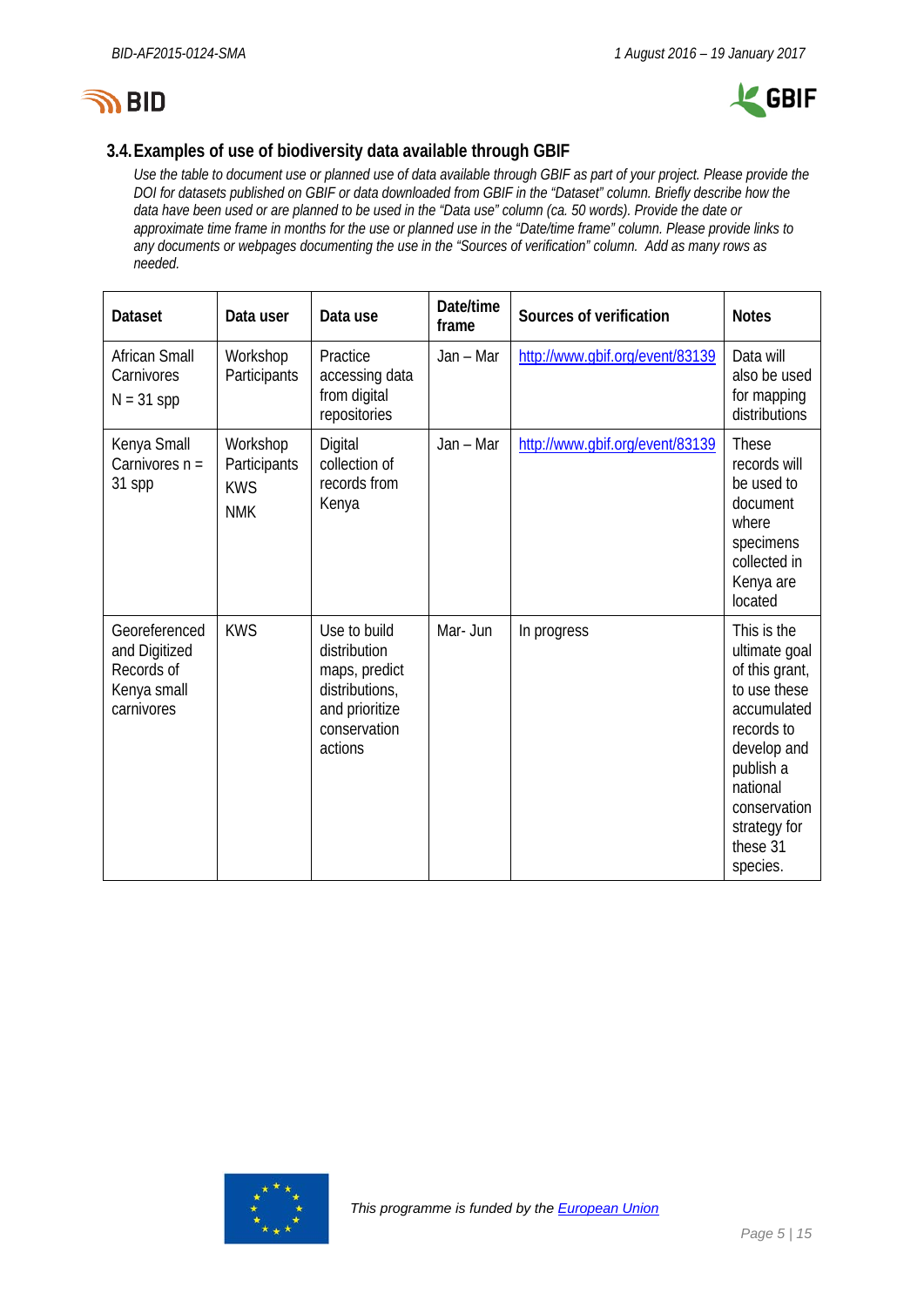



# **3.5.Events organized as part of the project**

*List all the events that have been organized as part of your project. Please provide links to any documents or webpages documenting the use in the "Sources of verification" column. Add as many rows as needed.*

| <b>Full title</b>                                                                | Organizing<br>institution | <b>Dates</b>              | Number of<br>participants | Sources of verification         |
|----------------------------------------------------------------------------------|---------------------------|---------------------------|---------------------------|---------------------------------|
| Introduction to<br>Biodiversity<br>Informatics and<br>Georeferencing<br>Workshop | Mpala Research<br>Centre  | $14 - 18$<br>January 2017 | 20                        | http://www.gbif.org/event/83139 |
| <b>Ecological Niche</b><br>Modeling and<br>Conservation<br>Biogeography          | Mpala Research<br>Centre  | $21 - 26$ March<br>2017   | 22                        | See attached syllabus           |

# <span id="page-5-0"></span>**4. Implementation of BID project activities**

*Refer to section 2.2 "Deliverables, activities and reporting criteria" in your BID full proposal. Provide updates on each of the activities using the reporting criteria and other sources of verification as appropriate. Sources of verification are for example links to relevant digital document, news, newsletter, brochures, copies of agreements with data holding institutions, workshop related documents, pictures, etc.*

# **4.1.Goal 1: Increase available biodiversity data, within and beyond the grant period**

## *Activity 1 name: Database Scheme, Reporting Scheme, and Database Creation*

*Please use same activity name as the one given in section 2.2 "Deliverables, activities and reporting criteria" in your BID full proposal.*

# **Description of any implementation during the reporting period**

Meeting to discuss a database scheme with all project partners was not feasible given the extra costs of hosting such a meeting and the expected per diem rates for government employees. In addition, time spent in meetings to develop the reporting scheme and receive partner approval would have been nearly impossible considering I could not get partners to respond to critical issues such as workshop participant selection and scheduling. Together with the students during Workshop I, we discussed and formualted a database in Excel spreadsheet following Darwin Core principles and incoporating the fields we felt were most relevanat to our project goals. This was more in line with the students skill sets as they are more comfortable using Excel compared to Access or other relational databases.

## **Sources of verification**

See attached spreadsheet (SmallCarnivoreDatabaseTemplate.xlsx)

# *Activity 2 name: Workshop I*

**Description of any implementation during the reporting period**

Workshop I: Introduction to Biodiversity Informatics and Georeferencing was successfully implemented at Mpala Research Centre between 14 – 18 January 2017. There were 20 participants, 16 students, and 4 professionals, including myself. The 14 students selected as project participants were assigned two species of small carnivores each that they then are

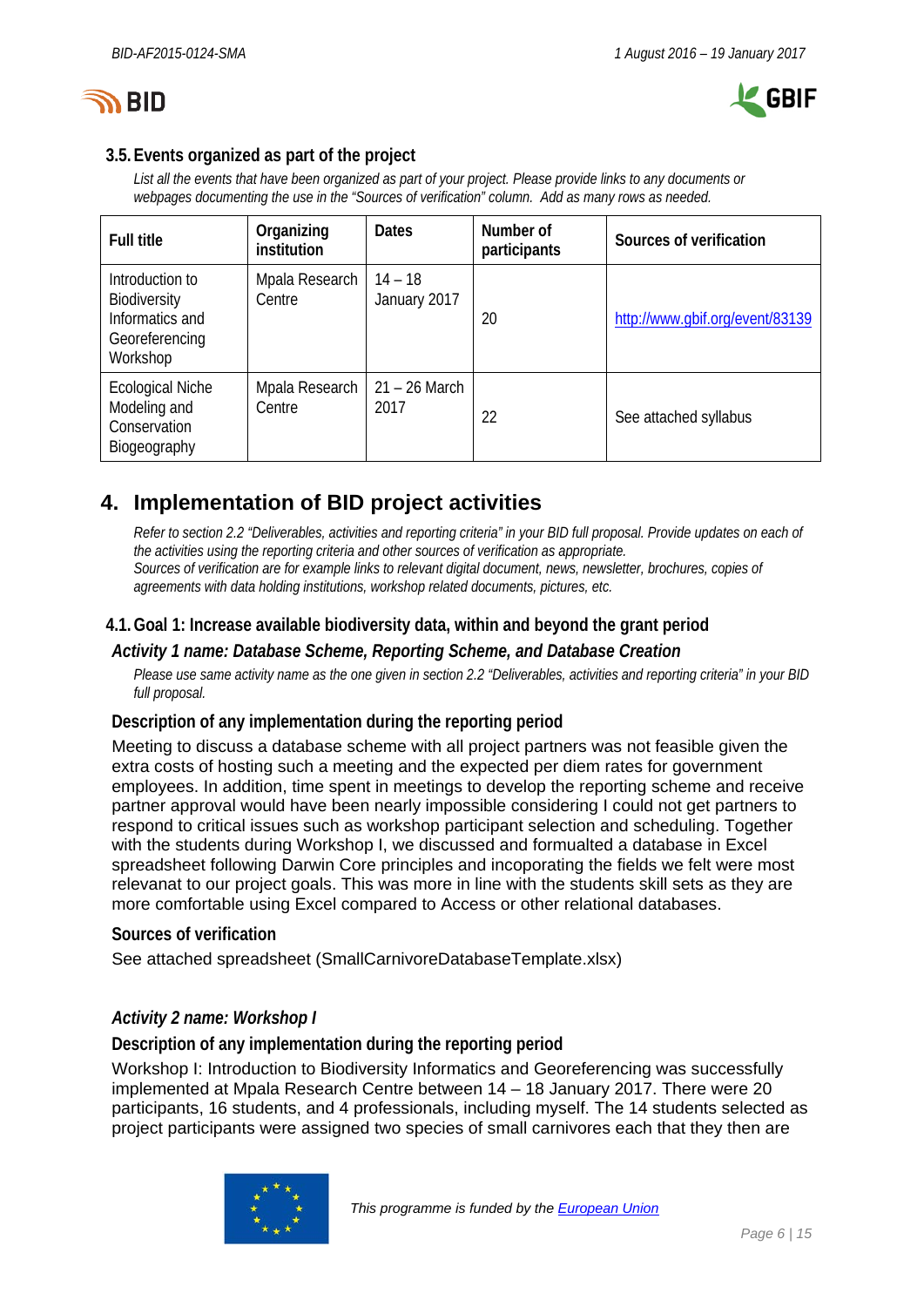



responsible for taking through the whole process of obtaining data, digitizing, georeferencing, and ultimately modeling distributions for. These students will thus work with data they collected, vetted, and georeferenced for the second workshop to be held in March 2017. We decided to hold off on awarding the certificate for the first workshop as suggested by our professors at Karatina University in the idea that we provide these at the end of the second workshop/completion of the project so as to encourage continued participation by the students over the coming months.

## *Sources of verification*

## *<http://www.gbif.org/event/83139>*

See attached Syllabus (GBIF\_BID\_WS1\_Schedule\_FINAL.pdf)

# *Activity 3 name: Workshop II*

Workshop II: Ecological Niche Modeling and Conservation Biogeography is scheduled to occur between 21-26 March 2017 at Mpala Research Centre in Laikipia County, Kenya. Dr. Andrés Lira Noriega arrived in Kenya on March 15 and will serve as the primary instructor for this workshop given his expertise in the major topics. The 14 students will arrive with digitized and georeferenced records for their two assigned (selected) species which will be used to generate predictive distribution maps and spatial conservation prioritization schemes.

**Sources of verification**

See attached syllabus (SyllabusKenyaWorkshopII\_FINAL.pdf)

# *Activity 4 name: NMK Digitization*

**Description of any implementation during the reporting period**

336 records of small carnivores from the Mammalogy section at the National Museums of Kenya have been digitized into excel. The remaining materials, including those housed in osteology, have had all tags/specimens digitally photographed by the three individuals selected by NMK for this project. These images are being dispersed to each of the 14 students by species and will be digitized and georeferenced by the end of March 2017.

## **Sources of verification**

See attached spreadsheet provided by NMK database manager (NMK Small mammals data.xlsx)

## *Activity 5 name: MRC Digitization*

**Description of any implementation during the reporting period**

Unfortunately it turned out that most of the MRC specimens were of species other than small carnivores (e.g. mostly large ungulates) and thus provided few records for our project. However, these specimens will be digitized and Georeferenced during Workshop II and transported to NMK or TBI for final deposition in a registered institution.

**Sources of verification**

None

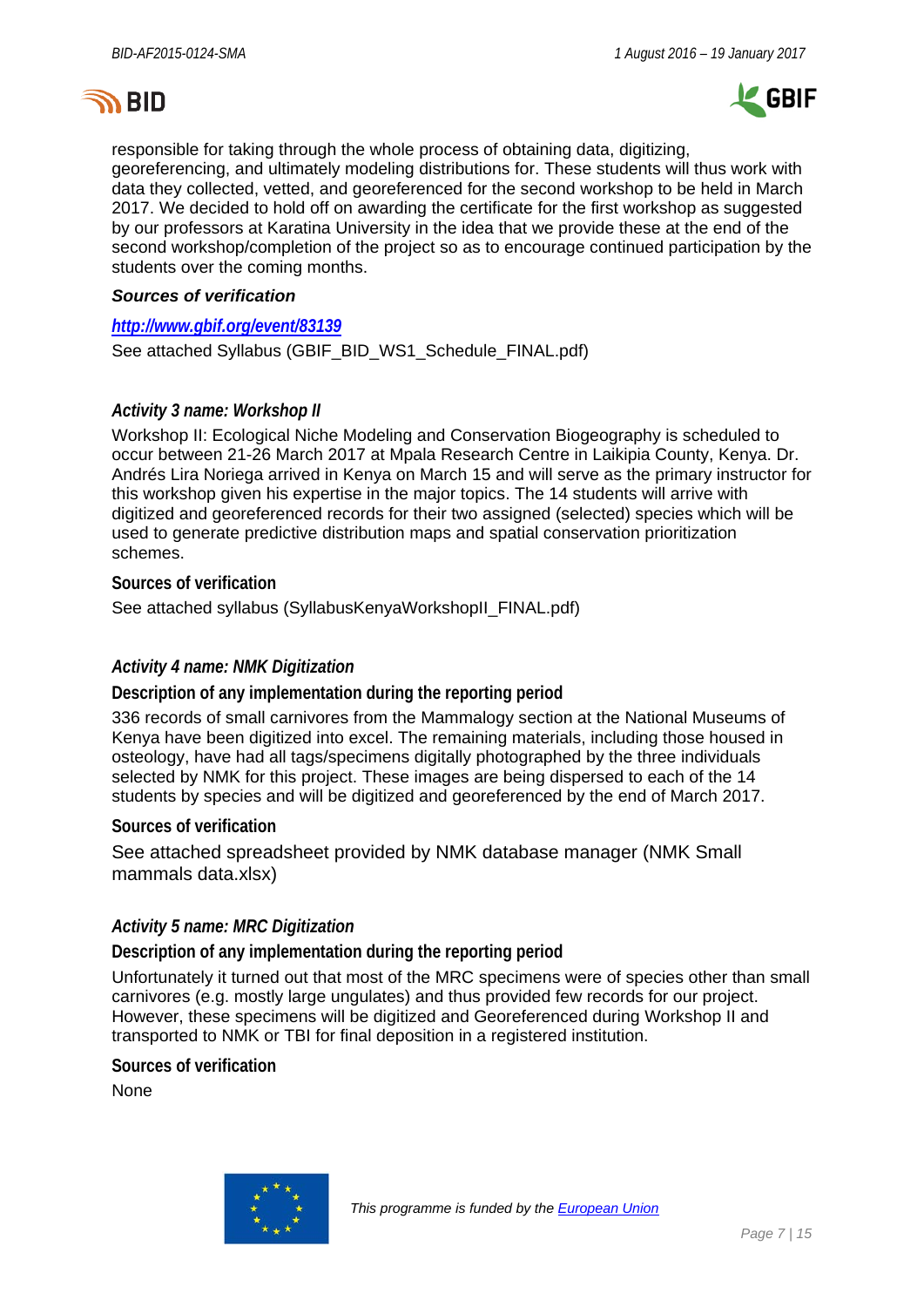



# *Activity 6 name: BMNH Digitization*

**Description of any implementation during the reporting period**

The BMNH declined to be participants in this grant based on legal advice from their superiors. In addition, the trip by AWF to London to digitize material was not possible due to financial constraints. However, a subset of species from the BMNH (e.g., *Bdeogale*, *Herpestes*) were included and digitized by students for georeferencing. **Sources of verification**

None

# *Activity 7 name: Other Digitization*

**Description of any implementation during the reporting period**

Other records that have yet to be digitized include a large dataset on small carnivores from Laikipia County from a 6 month long camera trapping project. These will be digitized and available as records by June 2017.

## **Sources of verification**

<https://emammal.si.edu/kenya-dung-dependency-project>

# *Activity 8 name: KWS Records*

**Description of any implementation during the reporting period**

KWS has not provided any records or indications of the kinds of records they have and how we might go about accessing them. They failed to provide the 4 students from their orgainzatiton which were to participate in the workshop and facilitate access to these data. I reached out to their main GIS person on my own and received a response that indicated there might not be that many records to begin with.

## **Sources of verification**

See Email (KWS\_EmailRecords.docx)

## *Activity 9 name: On-line Records*

**Description of any implementation during the reporting period**

Students downloaded and obtained all records of their respective species form GBIF, VertNet, iNaturalist, and four museum-specific databases (i.e., NMNH, AMNH, FMNH, and Arctos). These records were collected as part of their 'Digital Repository Search Activity' and forms the foundation of much of their species occurrence records.

## **Sources of verification**

GBIF DOIs (GBIF\_SpeciesDOIs.docx) and Digitization Activity Worksheet (Activity\_DigitalRepositoryRecords.pdf)

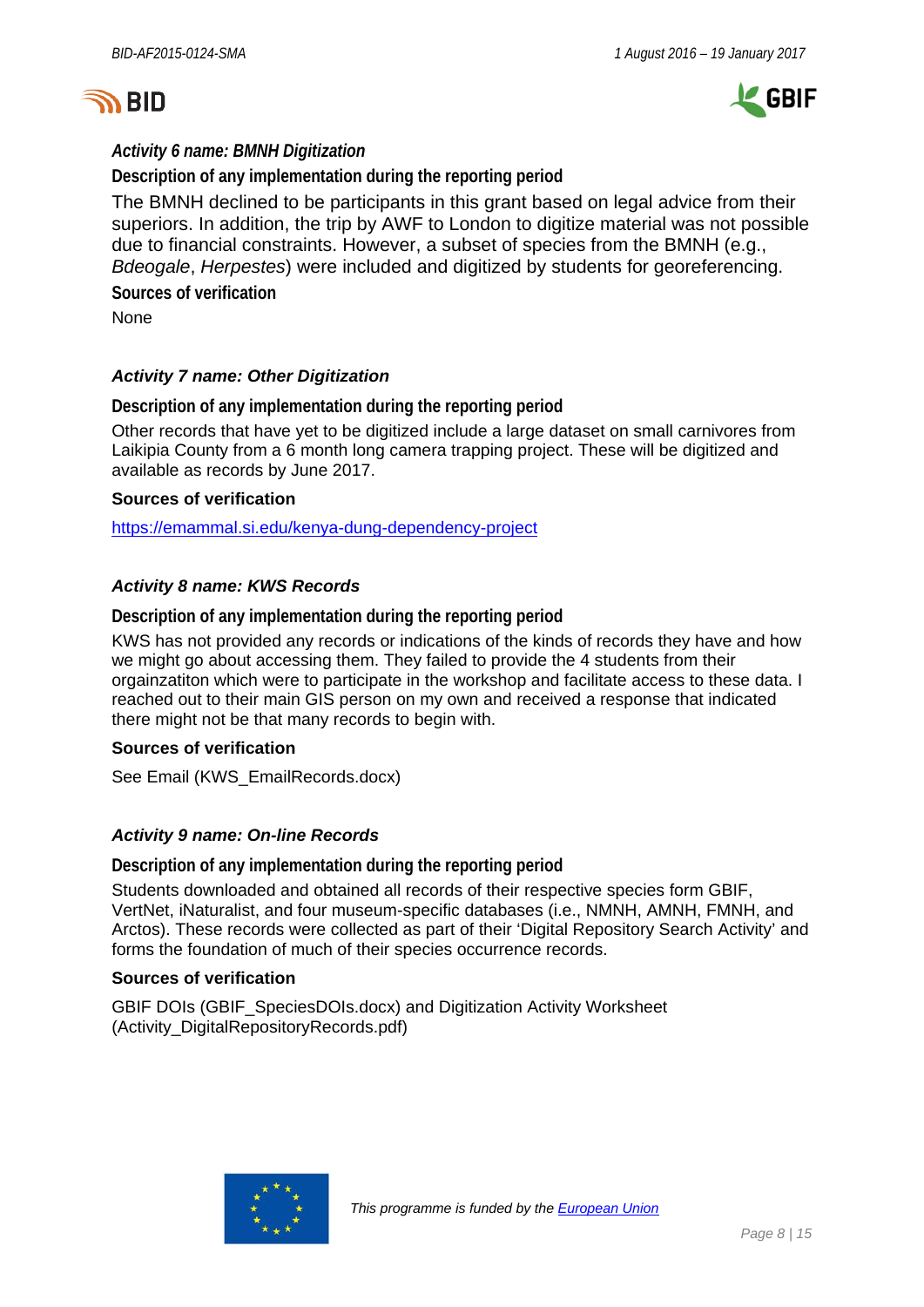



# *Activity 10 name: Literature records*

**Description of any implementation during the reporting period** Students also obtained records form the literature using Google Scholar and Biodiversity Heritage Library via the 'Literature Records Search Activity'

# **Sources of verification**

Literature Activity Worksheet (Activity\_LiteratureRecords.pdf)

# *Activity 11 name: NMK Georeferencing*

**Description of any implementation during the reporting period** Students are actively georeferencing NMK specimens and should have all materials completed by the end of March 2017.

## **Sources of verification**

None

# *Activity 12 name: MRC Georeferencing*

**Description of any implementation during the reporting period** What few records are available have limited to no data, but students will be working as a group to sort, digitize, and georeference this material during the Workshop II.

## **Sources of verification**

None

# *Activity 13 name: BMNH Georeferencing*

**Description of any implementation during the reporting period\** See above comments regarding access to BMNH specimens.

## **Sources of verification**

None

## *Activity 14 name: Other Georeferencing*

**Description of any implementation during the reporting period** Students have spent the last week georeferencing their digitally accessed and literaturebased records for use in Workshop II.

# **Sources of verification**

Excel spreadsheets as of 21 March 2017

## *Activity 15 name: Literature Georeferencing*

**Description of any implementation during the reporting period**

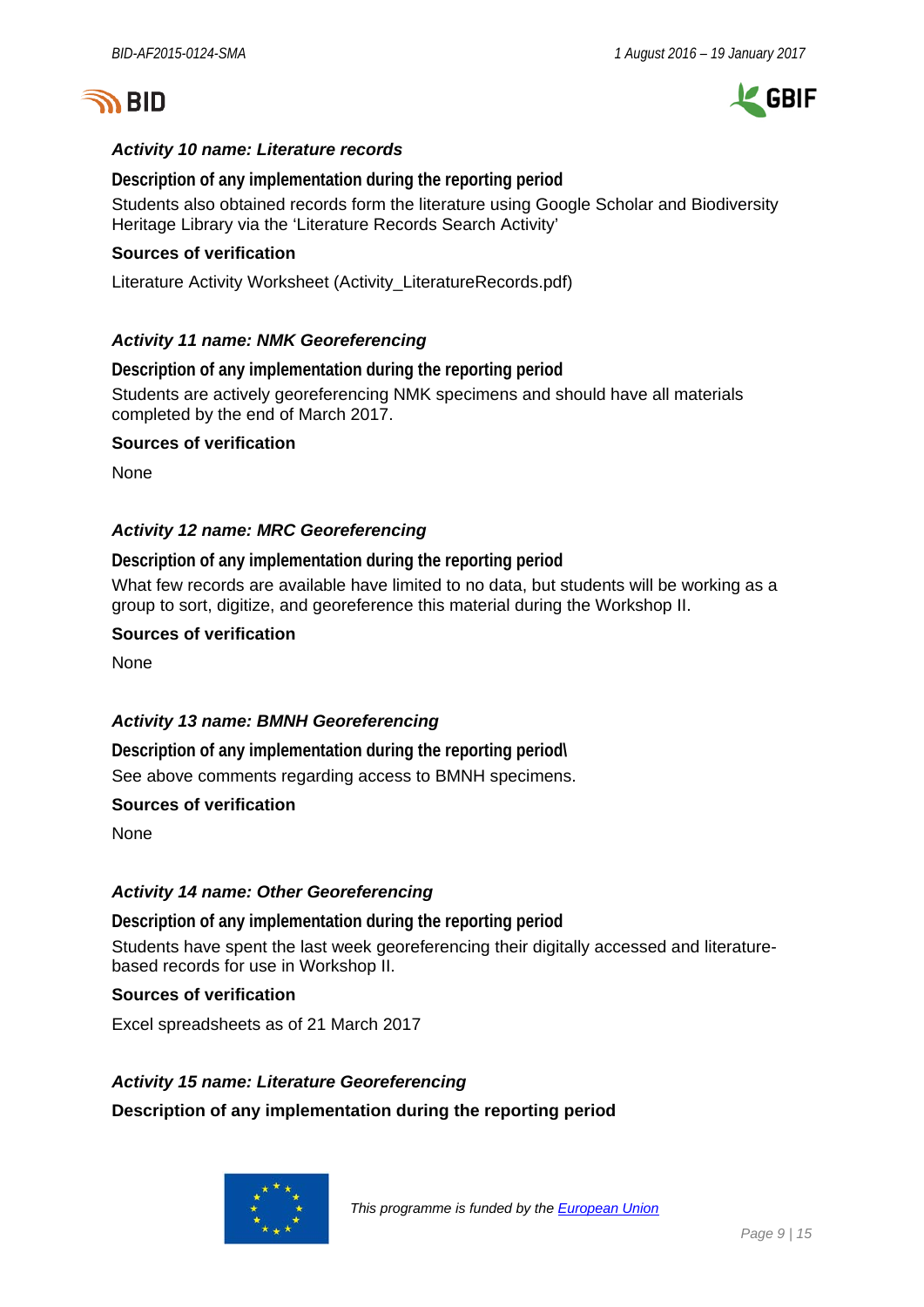# **SID**



Students have spent the last week georeferencing their digitally accessed and literaturebased records for use in Workshop II.

## **Sources of verification**

Excel spreadsheets as of 21 March 2017

# **4.2.Goal 2: Apply biodiversity data in response to conservation priorities**

*Activity 1 name: Distribution Maps for each Kenyan Species* 

**Description of any implementation during the reporting period**

Students will be using QGIS and Maxent to develop record-based and predictive distribtution maps for all 31 species respectively. This will occur during Workshop II.

**Sources of verification**

Maps as of 26 March 2017.

# *Activity 2 name: Protected area records*

## **Description of any implementation during the reporting period**

Students will use intercept spatial queries to determine how many records of each of their species occur in Kenya's protected areas. This will be used to provide a list of verified records of occurrence for all 31 species for each protected area, with guidelines on which species could/should occur in the respective protected area based on predictive distribution maps.

## **Sources of verification**

Maps and PA lists by 26 March 2017.

## *Activity 3 name: Conservation prioritization*

**Description of any implementation during the reporting period** Practice runs using Zonation have been performed and will be finalized during Workshop II. **Sources of verification**

Output from Workshop II

## *Activity 4 name: Gap analysis*

**Description of any implementation during the reporting period** No result achieved yet- will be addressed during Workshop II (March 2017) **Sources of verification** Output from Workshop II

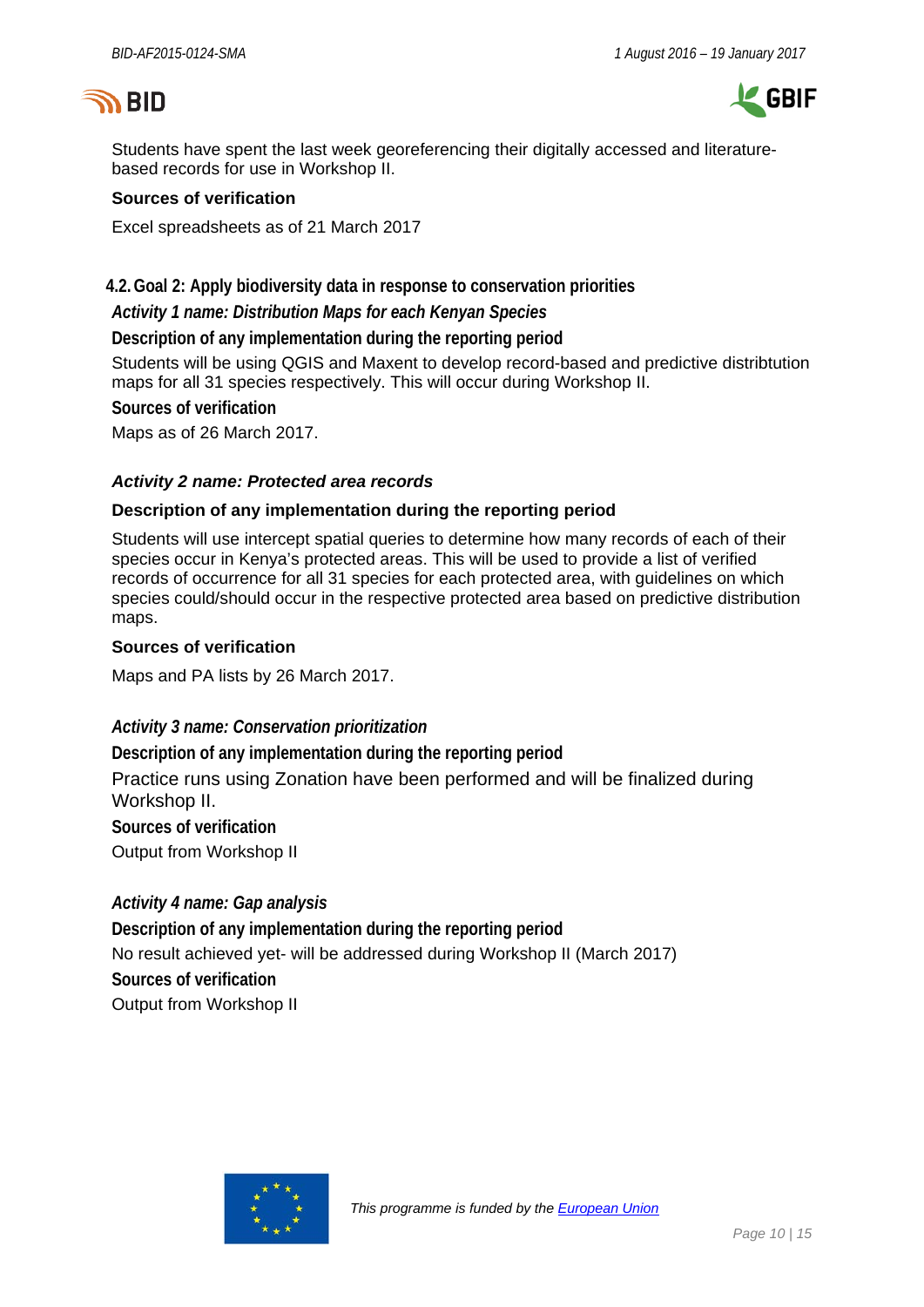



*Activity 5 name: Small Carnivore Conservation Strategy* 

**Description of any implementation during the reporting period**

This one will prove challenging as KWS does not appear to be too engaged in this whole process. I envision writing a majority of this draft using results from Workshop II together with revised analyses conducted after the workshop. The draft should be provided to KWS for comment by 30 June 2017.

**Sources of verification**

None

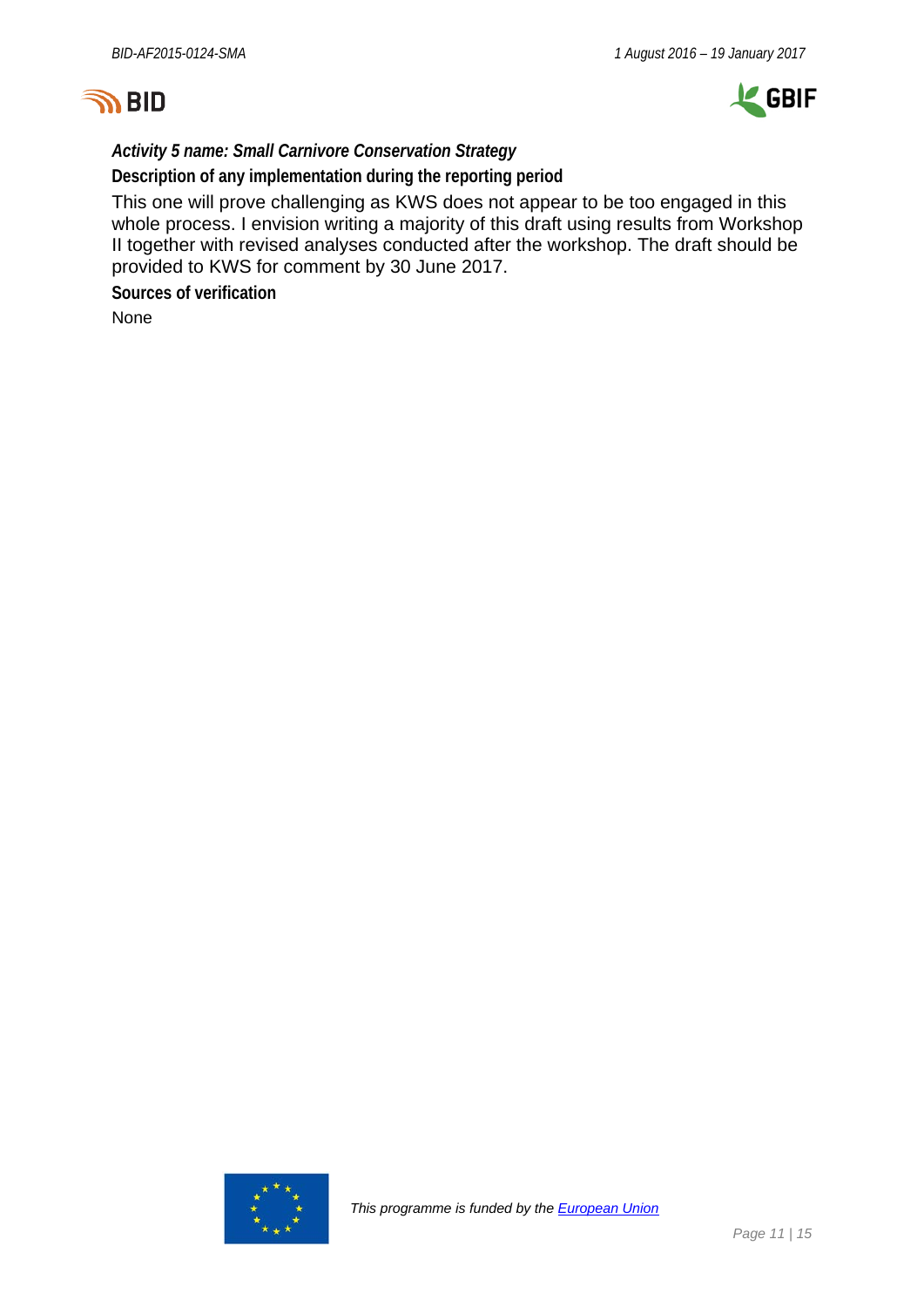



# **5. Updated calendar for the BID project implementation and evaluation period**

*The calendar should be completed in the same way as in the Full Project Proposal, but should include any expected changes. Provide reasons for any expected changes in section 5.1 'Explanatory Notes'.*

<span id="page-11-0"></span>

| Implementation period (maximum 14 months, starting 1 June 2016 at the earliest) |                         |  |  |  |                                                                                         |         |          |  |  |  |  |  |  |  |  |    |    |                                                |
|---------------------------------------------------------------------------------|-------------------------|--|--|--|-----------------------------------------------------------------------------------------|---------|----------|--|--|--|--|--|--|--|--|----|----|------------------------------------------------|
| Implementation period start date and end date<br>(dd/mm/yy)                     | 06/07/2016 - 06/07/2017 |  |  |  |                                                                                         |         |          |  |  |  |  |  |  |  |  |    |    |                                                |
| <b>Activity</b>                                                                 | Jul                     |  |  |  | Aug Sep Oct Nov Dec Jan Feb Mar Apr May Jun Jul Aug Sep Oct Nov  18   19   20   21   22 |         |          |  |  |  |  |  |  |  |  | 23 | 24 | <b>Notes</b>                                   |
| Mid-term evaluation and reporting                                               |                         |  |  |  |                                                                                         | Χ       |          |  |  |  |  |  |  |  |  |    |    |                                                |
| Database scheme                                                                 | Χ                       |  |  |  |                                                                                         |         |          |  |  |  |  |  |  |  |  |    |    |                                                |
| Reporting scheme                                                                | Χ                       |  |  |  |                                                                                         |         |          |  |  |  |  |  |  |  |  |    |    |                                                |
| Database creation                                                               | Χ                       |  |  |  |                                                                                         |         |          |  |  |  |  |  |  |  |  |    |    |                                                |
| Workshop 1                                                                      |                         |  |  |  |                                                                                         | $\sf X$ |          |  |  |  |  |  |  |  |  |    |    | Delayed from 1st to 6th month                  |
| Workshop 2                                                                      |                         |  |  |  |                                                                                         |         | X        |  |  |  |  |  |  |  |  |    |    | 21-26 March 2017 @ MRC                         |
| <b>NMK Digitization</b>                                                         |                         |  |  |  |                                                                                         | $\chi$  | $\chi$   |  |  |  |  |  |  |  |  |    |    | Nearly complete                                |
| <b>MRC Digitization</b>                                                         |                         |  |  |  |                                                                                         | $\sf X$ | $\chi$   |  |  |  |  |  |  |  |  |    |    | Very few records                               |
| <b>BMNH Digitization</b>                                                        |                         |  |  |  |                                                                                         | Χ       | Χ        |  |  |  |  |  |  |  |  |    |    | BMNH only allowed access to<br>partial records |
| Other Digitization                                                              |                         |  |  |  |                                                                                         | Χ       | $\chi$   |  |  |  |  |  |  |  |  |    |    |                                                |
| <b>KWS Records</b>                                                              |                         |  |  |  |                                                                                         |         |          |  |  |  |  |  |  |  |  |    |    | No real hope of getting records<br>from KWS    |
| On-line Records                                                                 |                         |  |  |  |                                                                                         | $\sf X$ | $\sf X$  |  |  |  |  |  |  |  |  |    |    |                                                |
| Literature Records                                                              |                         |  |  |  |                                                                                         | $\sf X$ | $\times$ |  |  |  |  |  |  |  |  |    |    |                                                |

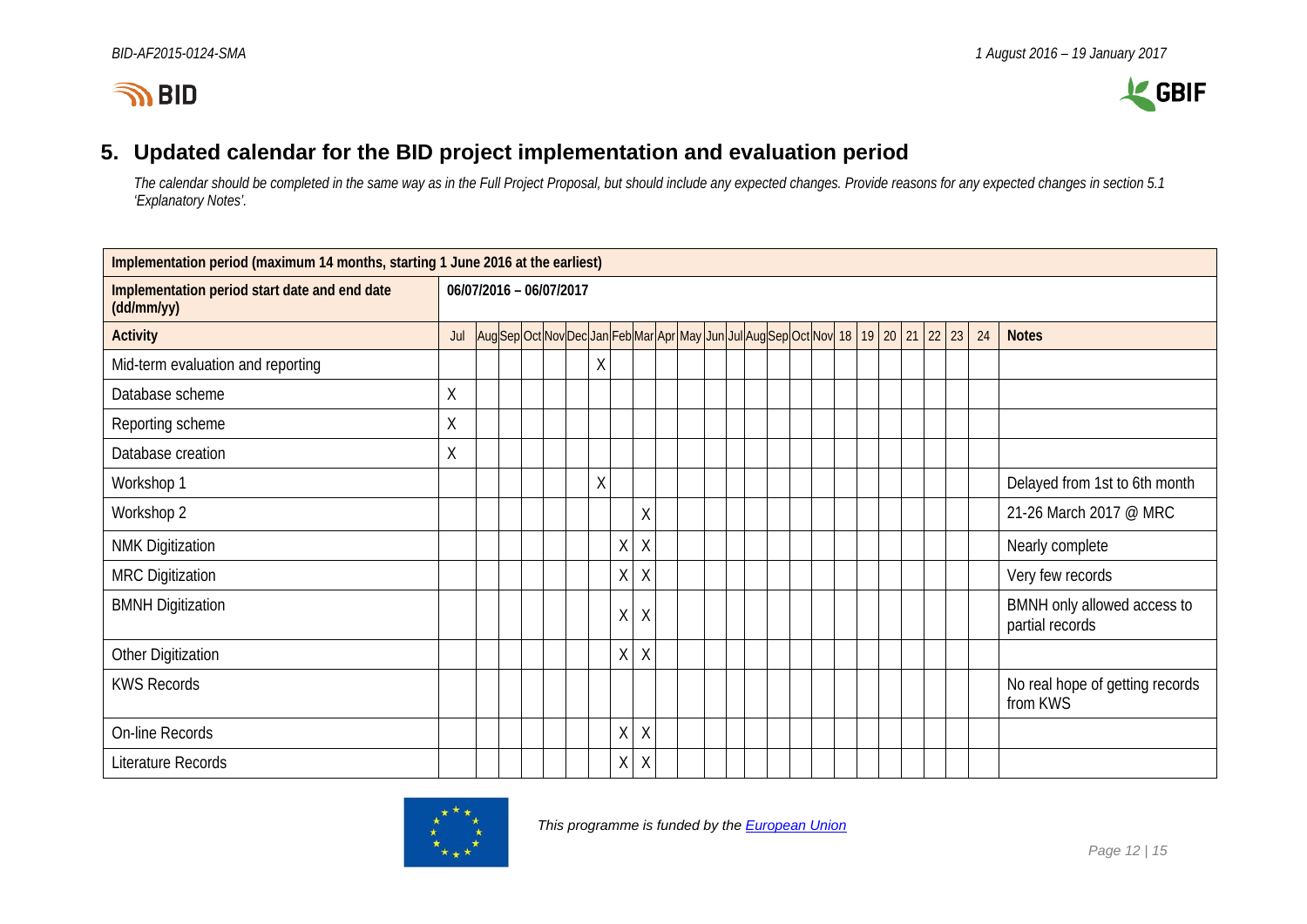| BID |
|-----|
|-----|



| .                                  |  |  |   |                   |              |         |   |   |  |  |  |  |  | ----                                 |
|------------------------------------|--|--|---|-------------------|--------------|---------|---|---|--|--|--|--|--|--------------------------------------|
| <b>NMK Georeferencing</b>          |  |  |   | $X$ $X$           |              |         |   |   |  |  |  |  |  |                                      |
| <b>MRC Georeferencing</b>          |  |  |   | $X$ $X$           |              |         |   |   |  |  |  |  |  | See above comment                    |
| <b>BMNH Georeferencing</b>         |  |  |   | $\mathsf{X}$<br>X |              |         |   |   |  |  |  |  |  | See above comment                    |
| Other Georeferencing               |  |  | X | $\times$          |              |         |   |   |  |  |  |  |  |                                      |
| <b>Literature Georeferencing</b>   |  |  |   | $X$ $X$           |              |         |   |   |  |  |  |  |  |                                      |
| <b>Distribution Maps</b>           |  |  |   |                   | $\mathsf{X}$ | $\sf X$ |   |   |  |  |  |  |  |                                      |
| <b>Protected Area Records</b>      |  |  |   |                   | $\mathsf X$  | $\sf X$ |   |   |  |  |  |  |  |                                      |
| <b>Conservation Prioritization</b> |  |  |   |                   | Χ            | χ       |   |   |  |  |  |  |  |                                      |
| Gap Analysis                       |  |  |   |                   | $\mathsf{X}$ | $\sf X$ |   |   |  |  |  |  |  |                                      |
| <b>Conservation Strategy</b>       |  |  |   |                   |              |         | Χ | X |  |  |  |  |  | Draft of strategy by 30 June<br>2017 |

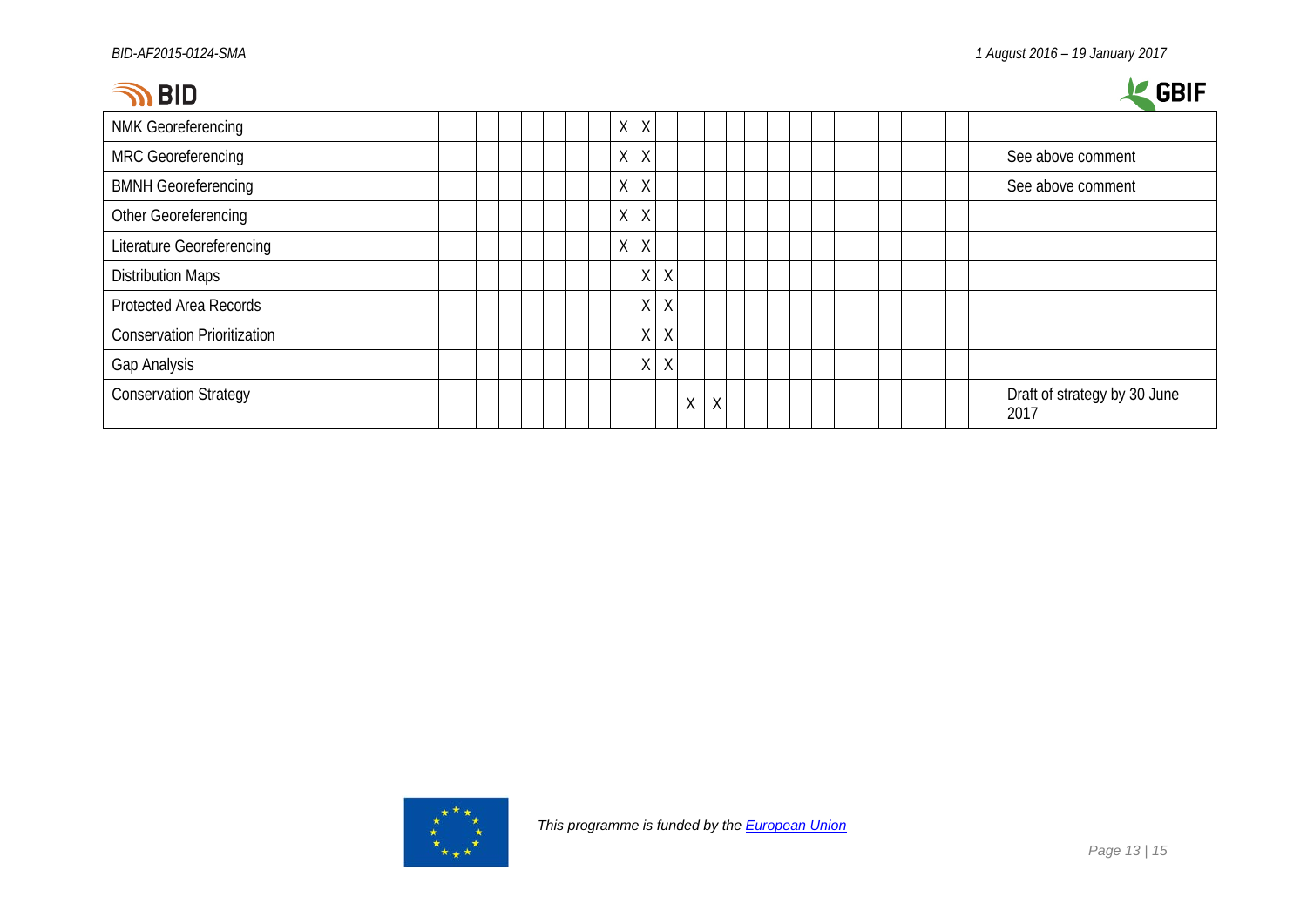



| Evaluation period (maximum 6 months, ending 31 December 2017 at the latest) |                       |  |   |  |  |  |                                                                                            |  |  |  |  |  |
|-----------------------------------------------------------------------------|-----------------------|--|---|--|--|--|--------------------------------------------------------------------------------------------|--|--|--|--|--|
| Evaluation period start date and end date<br>(dd/mm/yy)                     | $01/08/17 - 31/10/17$ |  |   |  |  |  |                                                                                            |  |  |  |  |  |
| <b>Activity</b>                                                             |                       |  |   |  |  |  | Aug Sep Oct Nov Dec 6 Notes                                                                |  |  |  |  |  |
| Final financial and narrative reporting                                     | χ                     |  |   |  |  |  |                                                                                            |  |  |  |  |  |
| Verification of functionality of reporting system                           |                       |  |   |  |  |  |                                                                                            |  |  |  |  |  |
| Publication of Conservation Strategy                                        |                       |  |   |  |  |  | Timed to be released with the annual KWS Carnivore Conservation Conference held in October |  |  |  |  |  |
| Peer-reviewed Publication of Results                                        |                       |  | Χ |  |  |  |                                                                                            |  |  |  |  |  |
|                                                                             |                       |  |   |  |  |  |                                                                                            |  |  |  |  |  |

## **5.1.Explanatory notes:**

**After completion of Workshop 1 we decided that assigning each individual two species rather than breaking the data up into organizational groupings was a more effective way for both teaching and mobilizing these data. Thus, all 14 students will be collecting, digitizing, and georeferencing data for their respective species between now and the start of Workshop 2 (20 March 2017). Then, each stuent will model using one of their two species during Workshop 2, leaving the second species for modeling on their own. This strategy means we are collecting and digitizing the data across a single chunk of time rather than splitting them up by organizational datasets, as originally outlined in the full proposal.**